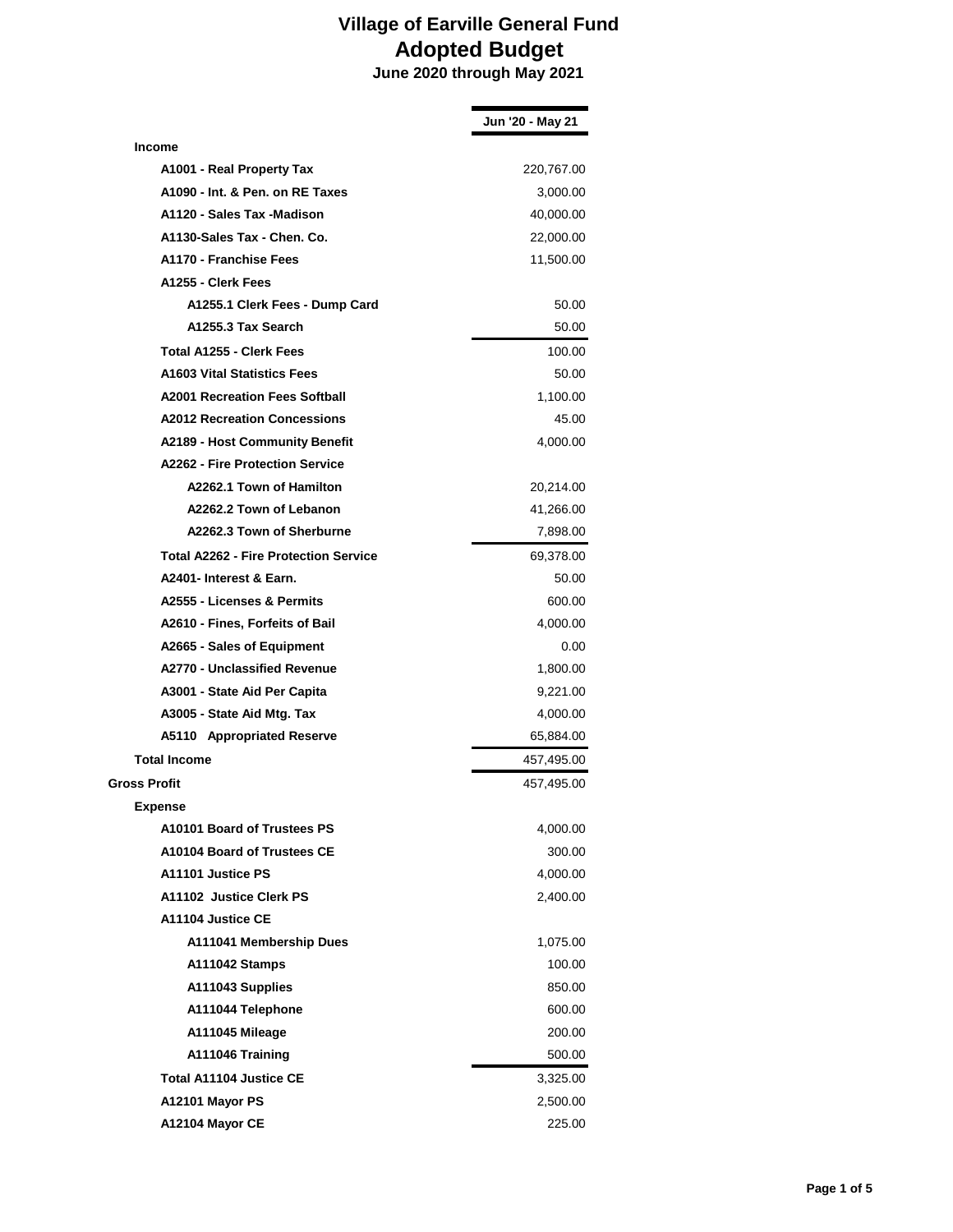|                                       | Jun '20 - May 21 |
|---------------------------------------|------------------|
| A13204 Auditing & Accounting          | 9,000.00         |
| A13251 Treasurer PS                   | 7,648.00         |
| A13252 Treasuer EQ                    | 500.00           |
| A13254 Treasuer CE                    |                  |
| A132541 Clerk Cell Phone              | 950.00           |
| A132542 Memberships                   | 0.00             |
| A132543 Software                      | 1,000.00         |
| A132544 Supplies                      | 480.00           |
| A132545 Training                      | 1,110.00         |
| <b>Total A13254 Treasuer CE</b>       | 3,540.00         |
| A13404 Budget CE                      | 50.00            |
| A13624 Tax Adv. & Expense             | 850.00           |
| A14101 Clerk - Personal Services      | 23,140.00        |
| A14102 Clerk-Equipment                | 200.00           |
| A14104 Clerk-Contractual              |                  |
| <b>A141041 Copier Supplies</b>        | 2,400.00         |
| A141042 Mileage                       | 200.00           |
| A141043 Notices                       | 10.00            |
| A141044 Office Supplies               | 800.00           |
| A141045 Stamps                        | 525.00           |
| <b>Total A14104 Clerk-Contractual</b> | 3,935.00         |
| A14204 Attorney CE                    | 1,600.00         |
| <b>A14504 Elections CS</b>            | 150.00           |
| A16201 Building PS                    | 1,976.00         |
| A16202 Buildings EQ                   | 750.00           |
| A16204 Buildings CE                   |                  |
| A162041 DPW Electric                  | 2,000.00         |
| A162042 DPW Heating Fuel              | 6,000.00         |
| A162043 Municipal Electric            | 2,137.00         |
| A1620431 Records Storage Electr       | 200.00           |
| A162044 Mun Office - HeatFuel         | 8,000.00         |
| <b>A162045 Municipal Repairs</b>      | 5,184.00         |
| A162046 Propane                       | 800.00           |
| A162047 Supplies                      | 3,760.00         |
| A162048 Village Office Fax            | 240.00           |
| A162049 Vill Office Telephone         | 1,980.00         |
| <b>Total A16204 Buildings CE</b>      | 30,301.00        |
| A16401 Central Garage PS              | 28,496.00        |
| A16402 Central Garage EQ              | 13,163.00        |
| A16404 Central Garage CE              |                  |
| A164041 DPW- Telephone                | 600.00           |
| A164044 Supplies                      | 2,000.00         |
| A164045 Vehicle Maintenance           | 4,000.00         |
| <b>Total A16404 Central Garage CE</b> | 6,600.00         |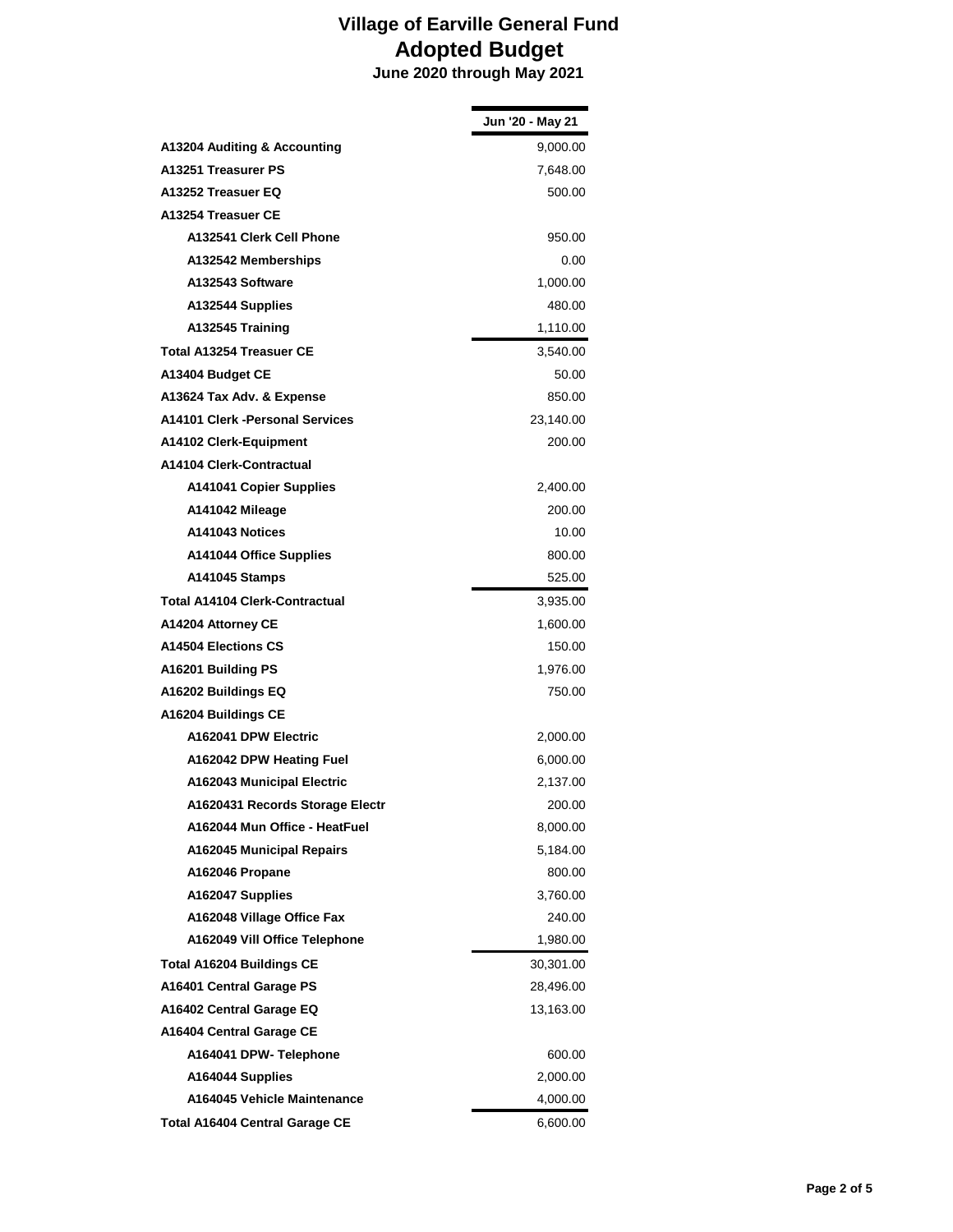|                                            | Jun '20 - May 21 |
|--------------------------------------------|------------------|
| A19104 Unallocated Insurance               | 16,000.00        |
| A19204 Municipal Associa Dues              | 727.00           |
| A19904 Contingent Account                  | 17,273.00        |
| A31204 Police Department CE                | 1,232.00         |
| A33204 On Street Parking CE                | 250.00           |
| A34102 Fire Department EQ                  |                  |
| <b>A34102 Departmental Equipment</b>       |                  |
| A341021 Admin Equipment                    | 250.00           |
| A341022 EMT Equipment                      | 500.00           |
| A341023 Fire Equipment                     | 7,883.00         |
| A341024 Misc Equipment                     | 10,227.00        |
| A341025 Personal Equipment                 | 3,500.00         |
| <b>Total A34102 Departmental Equipment</b> | 22,360.00        |
| <b>A34103 Vehicle Equipment</b>            |                  |
| A341031 Equipment Operational              | 300.00           |
| A341032 Equip, Non Operational             | 900.00           |
| <b>Total A34103 Vehicle Equipment</b>      | 1,200.00         |
| Total A34102 Fire Department EQ            | 23,560.00        |
| <b>A34104 Fire Department CE</b>           |                  |
| A341041Communications                      |                  |
| A3410411 Cellular Service                  | 650.00           |
| A3410412 Radios & Pagers                   | 250.00           |
| A3410413 Telephone & Internet              | 2,323.00         |
| <b>Total A341041Communications</b>         | 3,223.00         |
| A341043 Maint, Testing & Insp              |                  |
| A3410431 Building                          | 100.00           |
| A3410432 Equipment                         | 4,800.00         |
| <b>A3410433 Vehicle</b>                    | 8,000.00         |
| Total A341043 Maint, Testing & Insp        | 12,900.00        |
| A341044 Memberships                        |                  |
| A3410441 Assoc Dues, Membrships            | 250.00           |
| A3410442 Subscription Services             | 730.00           |
| <b>Total A341044 Memberships</b>           | 980.00           |
| <b>A341045 Personnel Expenses</b>          |                  |
| A3410451 Banquet Hall Res                  | 900.00           |
| A3410452 Interpreter Services              | 100.00           |
| <b>Total A341045 Personnel Expenses</b>    | 1,000.00         |
| A341046 Supplies                           |                  |
| A3410462 EMT                               | 200.00           |
| A3410463 Fire Fighting Apparel             | 5,300.00         |
| A3410464 Fire Prevention                   | 300.00           |
| A3410465 Miscellaneous                     | 100.00           |
| A3410466 Training                          | 250.00           |
| <b>Total A341046 Supplies</b>              | 6,150.00         |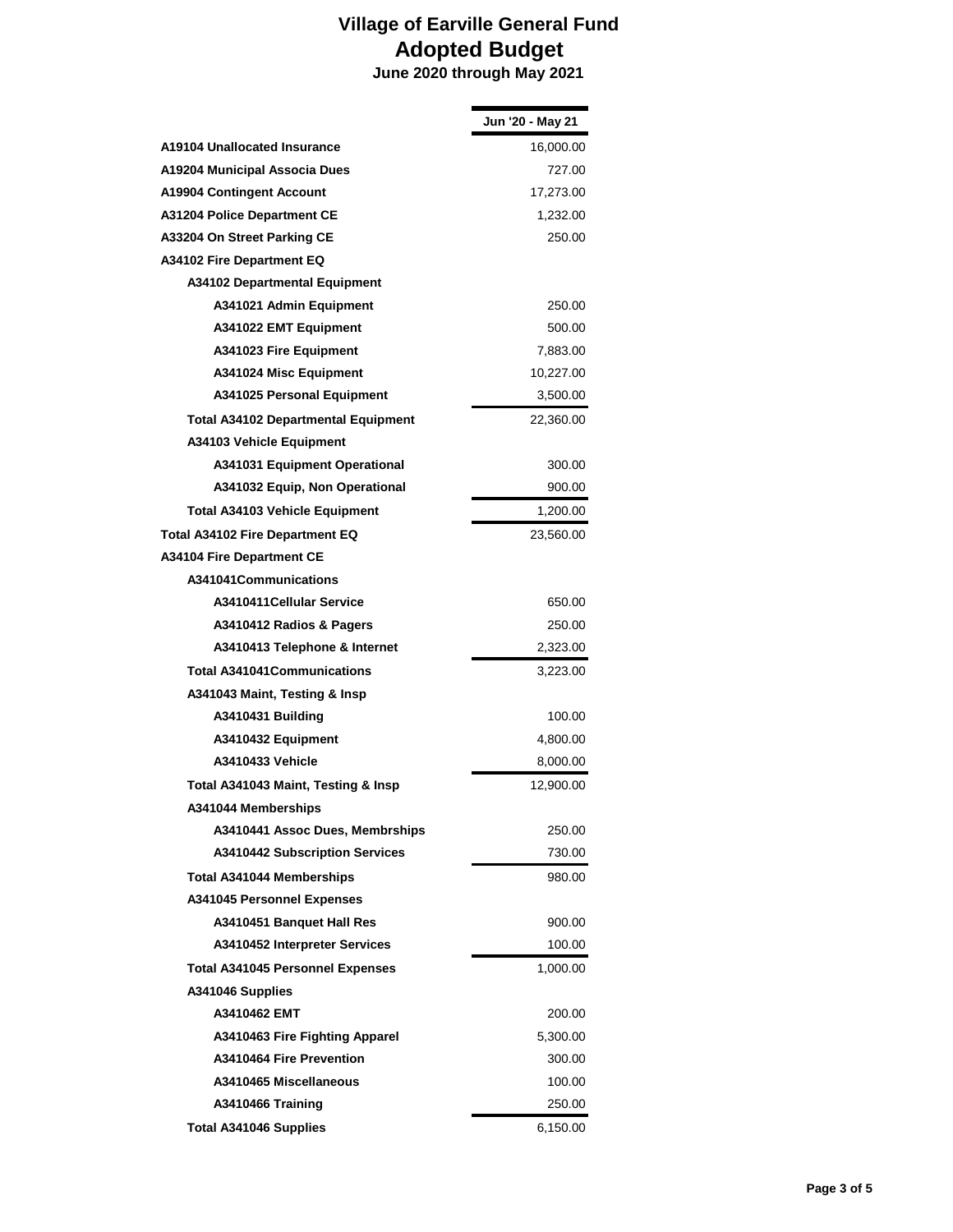|                                           | Jun '20 - May 21 |
|-------------------------------------------|------------------|
| A341047 Training & Cont Ed.               |                  |
| A3410472 Mileage                          | 100.00           |
| A3410473 Reg, Meals, Lodging              | 1,000.00         |
| Total A341047 Training & Cont Ed.         | 1,100.00         |
| A341048 Utilities                         |                  |
| A3410481 Electricity                      | 1,805.00         |
| A3410483 Fuel Oil                         | 6,114.00         |
| A3410484 Vehicle Fuel                     | 1,750.00         |
| <b>Total A341048 Utilities</b>            | 9,669.00         |
| <b>Total A34104 Fire Department CE</b>    | 35,022.00        |
| A341046 Fire Dept Op. & Maint             |                  |
| A3410461 Veh & Dept Insurance             | 14,399.00        |
| Total A341046 Fire Dept Op. & Maint       | 14,399.00        |
| A35101 Control of Animals PS              | 1,685.00         |
| <b>A35104 Control of Animals CE</b>       |                  |
| A35104.1<br><b>Mileage</b>                | 450.00           |
| A35104.2 Supplies                         | 50.00            |
| A35104.3 Boarding Fees                    | 200.00           |
| <b>Total A35104 Control of Animals CE</b> | 700.00           |
| A40204 Records Mgmt-Contractual           | 350.00           |
| A51101 Street Maintenance PS              | 2,288.00         |
| A51104 Street Maintenance CE              | 7,111.00         |
| A51304 Motor Fuel Usage - Contr           | 6,200.00         |
| A51421 Snow Removal PS                    | 6,656.00         |
| <b>A51424 Snow Removal CE</b>             | 1,000.00         |
| A51824 Street Lightning CE                |                  |
| A518241 Street Light - General            | 13,600.00        |
| A518242 Street Light - NBT                | 400.00           |
| A518243 St Light - Wissenbach             | 250.00           |
| A518244 StreetLights- Park Box            | 1,000.00         |
| <b>Total A51824 Street Lightning CE</b>   | 15,250.00        |
| A54104 Sidewalks CE                       | 2,000.00         |
| A71101 Parks PS                           | 7,800.00         |
| A71104 Parks CE                           | 1,365.00         |
| <b>A71804 Special Recreation CE</b>       |                  |
| A718041 Music in the Park                 | 750.00           |
| <b>Total A71804 Special Recreation CE</b> | 750.00           |
| A73104 Youth Programs CE                  |                  |
| A731041 Youth Committee                   | 800.00           |
| A731042 Yth Recreation Program            |                  |
| A7310421 Earlville Free Library           | 3,000.00         |
| A7310422 Sherburne Parks                  | 2,247.00         |
| Total A731042 Yth Recreation Program      | 5,247.00         |
| <b>Total A73104 Youth Programs CE</b>     | 6,047.00         |